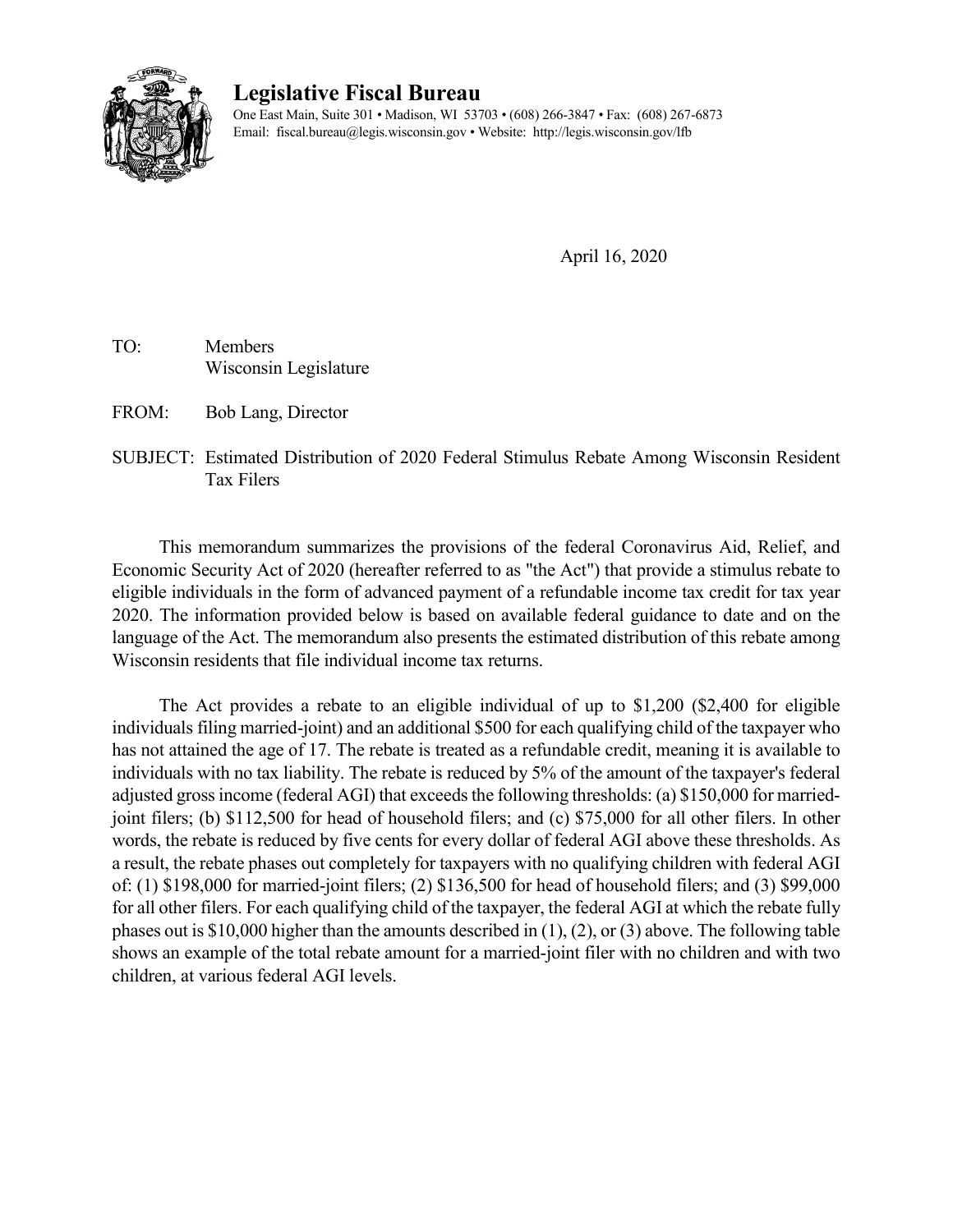| Federal AGI | No Children | Two Children |
|-------------|-------------|--------------|
|             |             |              |
| \$150,000   | \$2,400     | \$3,400      |
| 160,000     | 1,900       | 2,900        |
| 170,000     | 1,400       | 2,400        |
| 180,000     | 900         | 1,900        |
| 190,000     | 400         | 1,400        |
| 198,000     | 0           | 1,000        |
| 208,000     | 0           | 500          |
| 218,000     | 0           |              |
|             |             |              |

## **Total Rebate Amount for a Married-Joint Filer, No Children and Two Children**

As shown in the table above, the rebate fully phases out at \$198,000 federal AGI for a marriedjoint filer with no qualifying children, and at \$218,000 federal AGI for a married-joint filer with two qualifying children. For a married-joint filer with six qualifying children, the rebate phases out completely once federal AGI reaches \$258,000.

The rebate is available to all eligible individuals, defined as any individual except for: (a) a nonresident alien; (b) any individual for whom a personal exemption could be claimed by another taxpayer (such as a dependent); or (c) an estate or trust. The Act provides that the rebate can be refunded to eligible individuals in advance in the amount which would have applied had the associated provisions been in effect in tax year 2019 (or tax year 2018 for those who have not filed a tax return for 2019). No interest is allowed on rebate amounts deemed as overpayments of tax. The rebate cannot be intercepted and applied against state or federal obligations owed by the taxpayer, except for child support payments. The rebate is not considered taxable income under federal or state tax law. The Act directs the Secretary of the Treasury to issue the associated payments to eligible individuals as rapidly as possible, and permits the Secretary to disburse funds electronically using pre-established methods.

Individuals who filed an income tax return for 2018 or 2019, and individuals who are Social Security or railroad retirement beneficiaries, will automatically receive the payments for which they are eligible. Certain other taxpayers who are not ordinarily required to file an income tax return will be required to file a simple return for receipt of the rebate. An individual will not receive a rebate payment unless the relevant tax return includes the individual's valid Social Security number (and that of his or her spouse if filing jointly), as well as the Social Security number of any qualifying children whom the individual claims for purposes of the rebate.

According to recent guidance issued by the Internal Revenue Service, individuals who have not previously provided their direct deposit information can submit such information electronically through a web-based portal developed by the Treasury Department. This will enable immediate receipt of the rebate instead of receipt by mail. For individuals that are not eligible to claim the rebate based on their 2018 or 2019 federal return, those individuals may be eligible to claim the rebate as a refundable credit when filing their federal return for tax year 2020.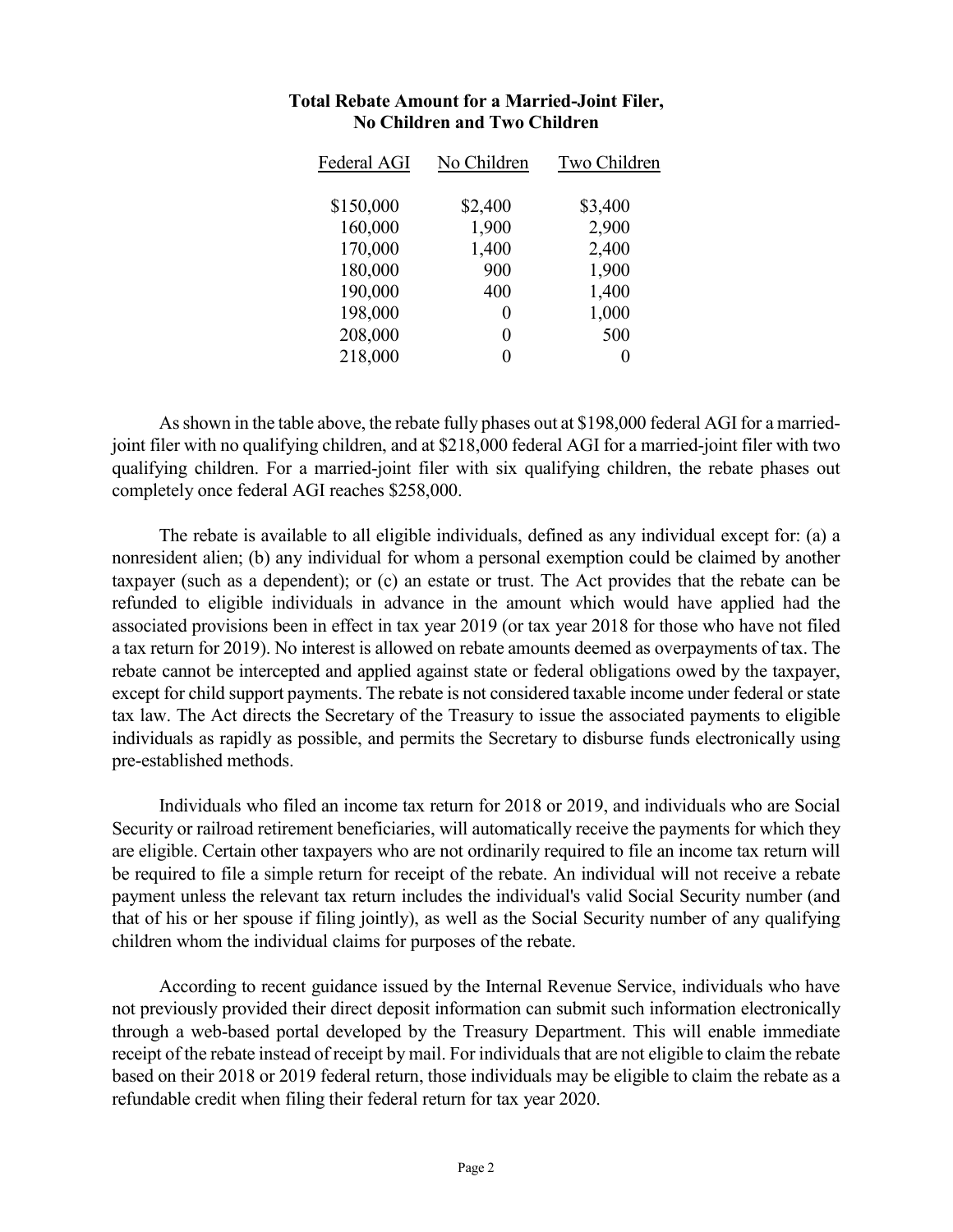Based on a simulation of 2017 taxpayer data by the Department of Revenue (DOR), an estimated 2.51 million Wisconsin resident tax filers, representing eligible rebates related to an estimated 4.92 million residents, will receive the federal stimulus rebate. This total number of residents includes qualifying children under the age of 17 who are considered for purposes of calculating the total rebate amount. A distributional analysis showing estimated rebate amounts for Wisconsin resident tax filers by federal AGI is attached to this memorandum.

Total rebate amounts for Wisconsin resident tax filers are estimated at \$4.76 billion, for an average rebate per return of approximately \$1,892. It should be noted that these estimated total rebate amounts only consider individuals who typically file a tax return. Certain other individuals who are generally not required to file a tax return are eligible for the federal rebate, such as certain individuals whose only source of income is Social Security payments, but are not included in the distributional table.

Based on 2017 Wisconsin taxpayer and Social Security Administration data compiled by DOR, approximately 335,790 individuals received Social Security payments but did not file a Wisconsin tax return in that year. Assuming all such individuals are not claimed as dependents on another individual's return and are otherwise eligible for the current stimulus rebate, the associated payments to these individuals are estimated at \$402.9 million (this is in addition to the \$4.76 billion in payments described above). Data for certain other individuals who are not typically required to file returns but may still be eligible for the rebate, such as certain lower-income individuals, are not readily obtainable. Therefore, the total estimated rebate amounts received by Wisconsin residents are understated to the extent these individuals claim the rebate.

BL/DS/ml Attachment